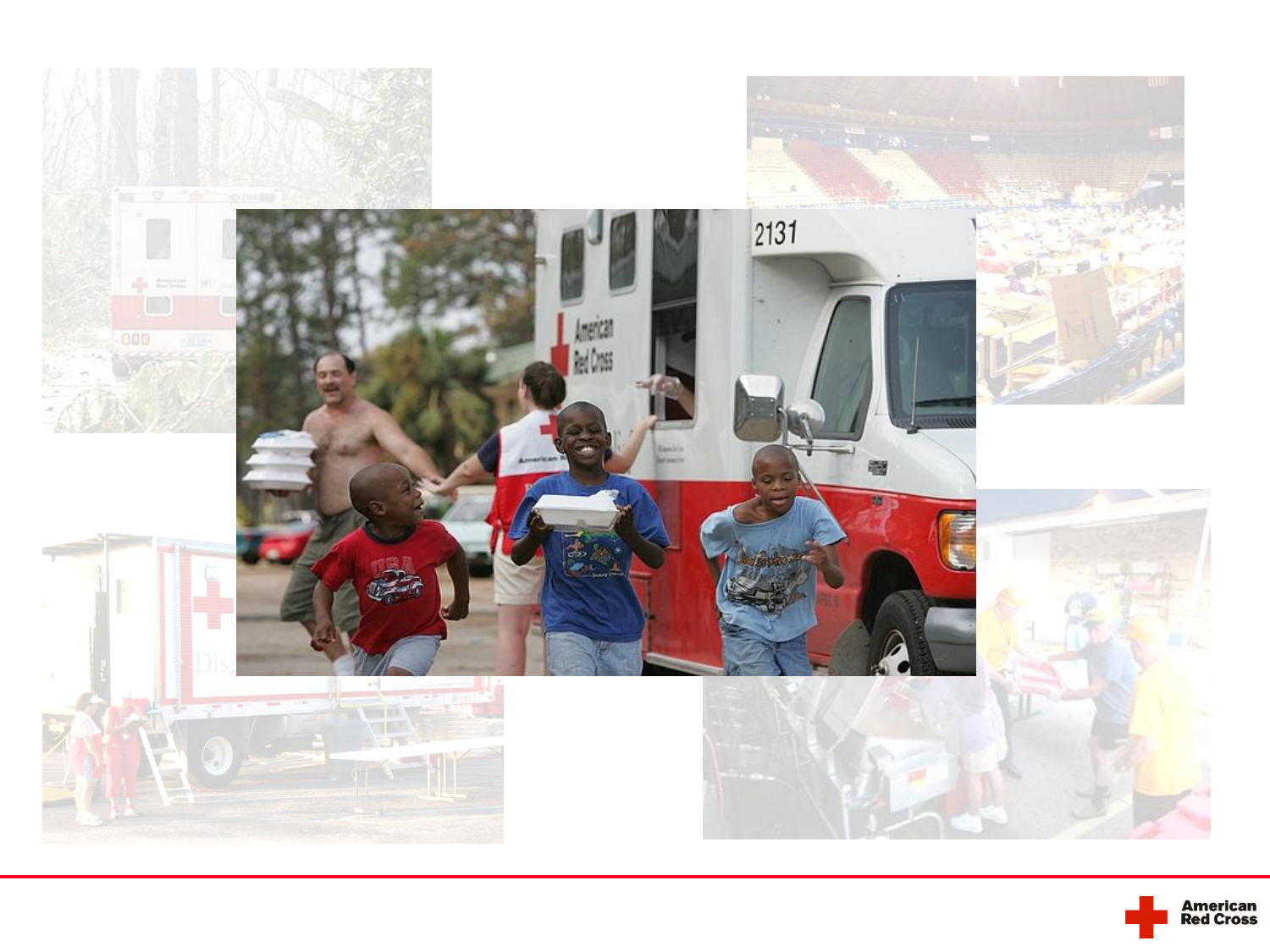# **American Red Cross Statistics**

- Current structure is built upon over **600** local chapters with over **2000** points of service delivery.
- Over **50,000** trained disaster volunteers
- Volunteers constitute **96%** of our Total Work Force.
- We respond to more than **70,000 disasters annually**, including about **200 home fires every day**.

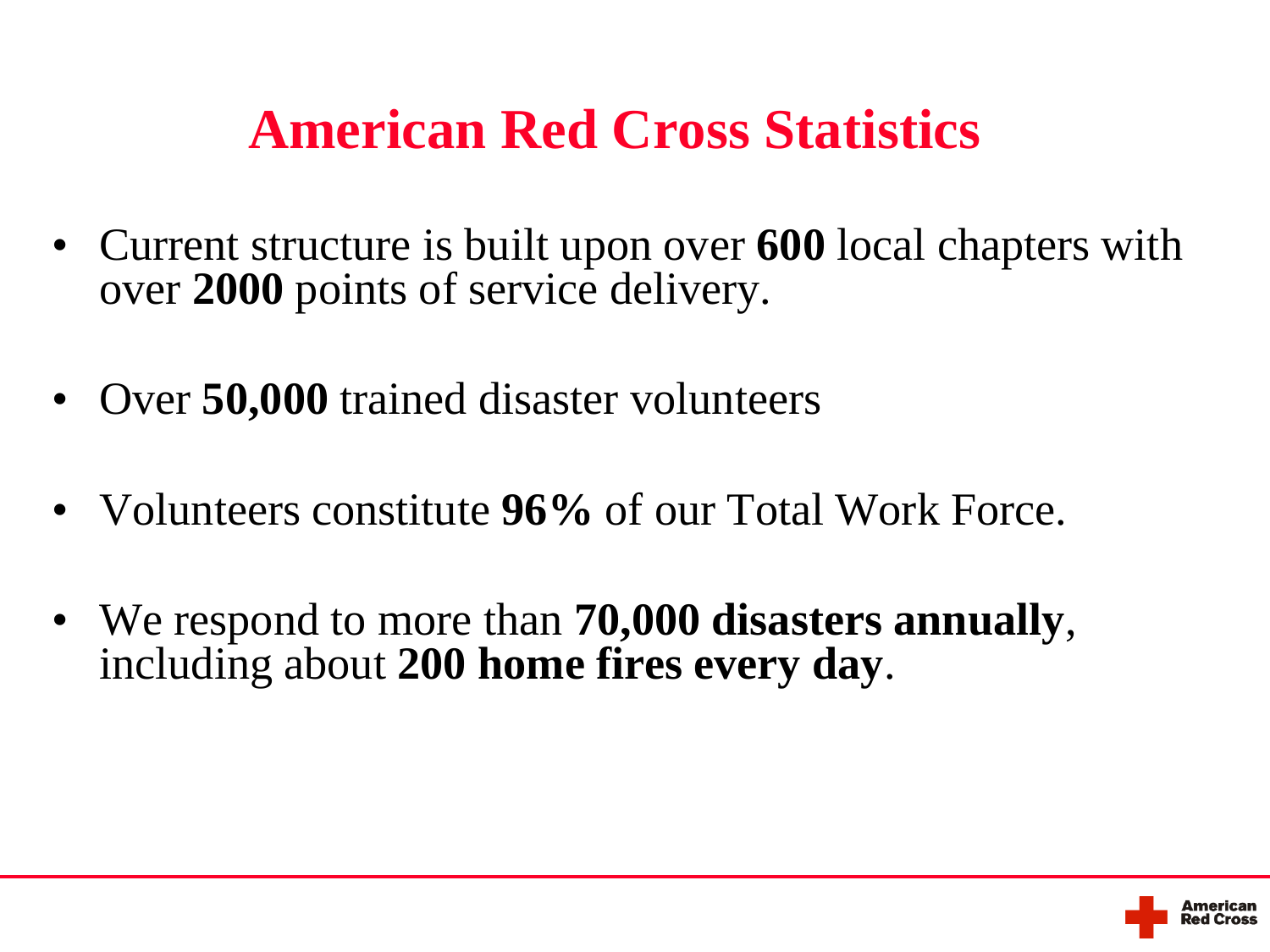# **Irene, Lee, Wildfires…**

#### **Irene was a "near miss?"**

- Sheltered 27k people on a single night
- Deployed more than 4000 workers

#### **Lee was "just a tropical storm?"**

- $\blacksquare$  12 inches of rain
- Lots of inland flooding
- Thousands of homes and businesses destroyed

#### **Texas wildfires "aren't affecting many homes?"**

■ 2000+ homes destroyed







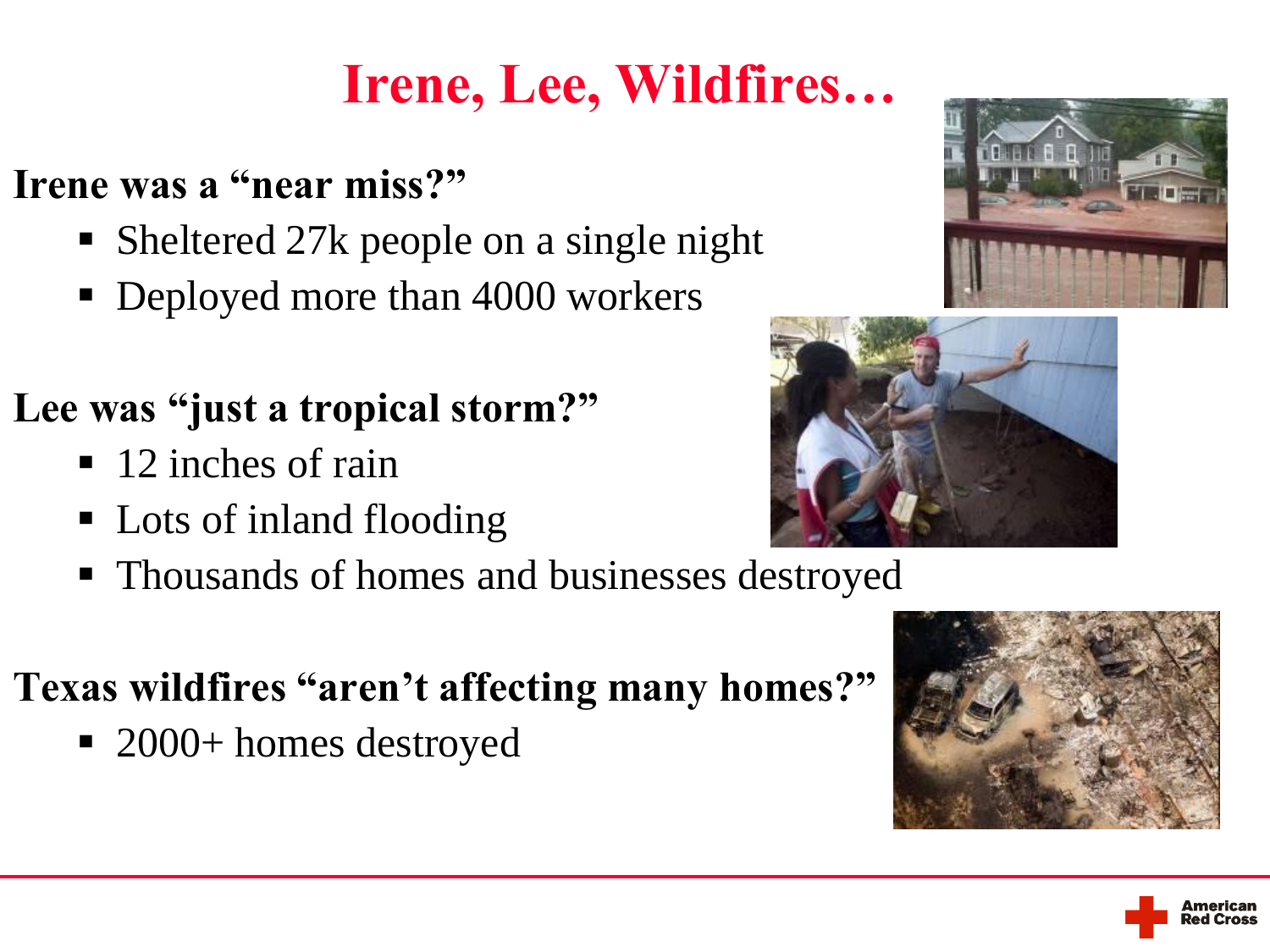# **A Few Lessons of Last Ten Years**

- If it's catastrophic, change your model
- Citizens are your first responders listen to them!
- Centralized Readiness....Localized Capability

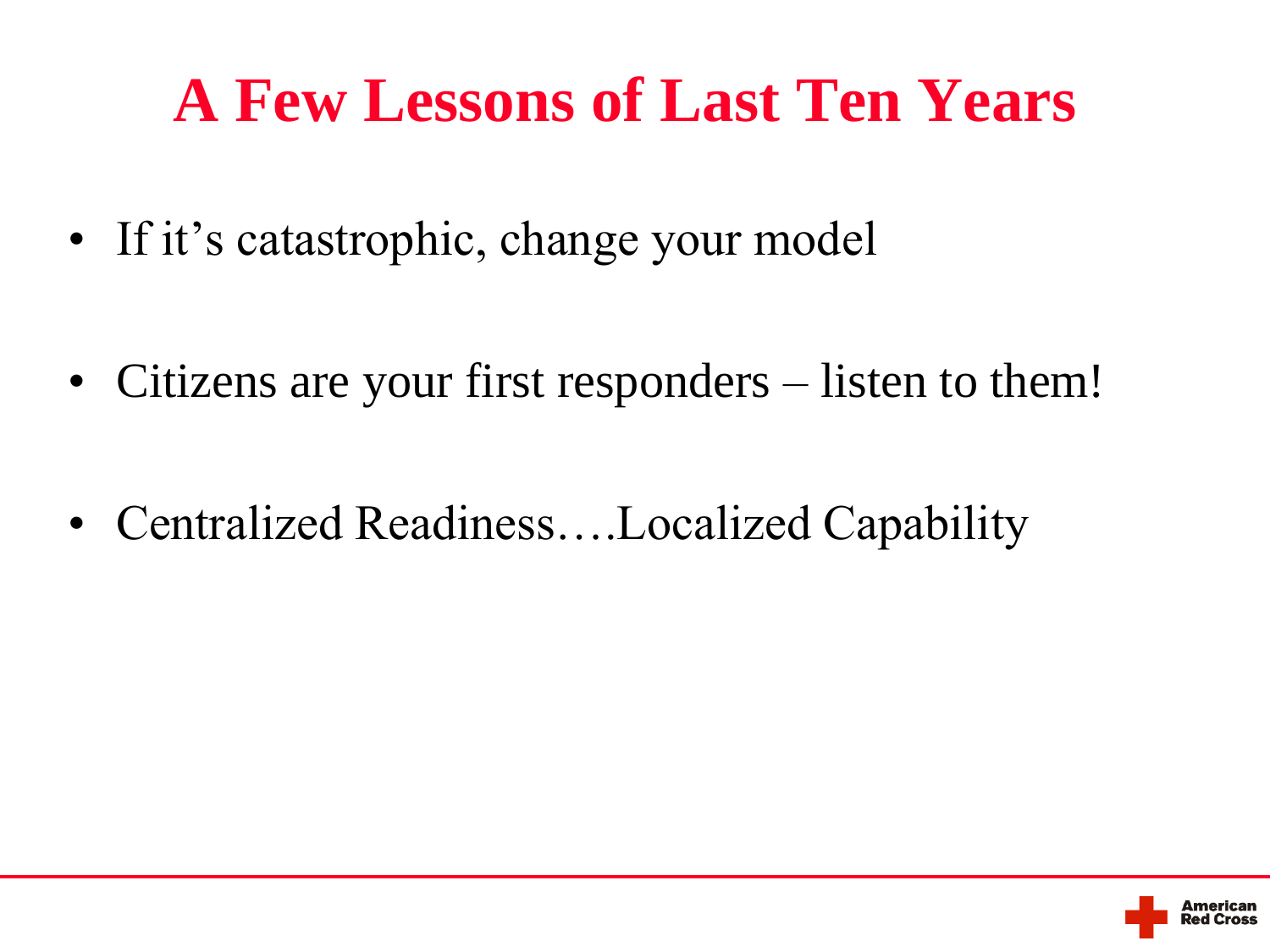### **Evolving Business Model**

Pre-Katrina Shelters Operations



**To move from ad hoc collaboration at best … … to a system and engagement strategy for consistent collaboration**

#### Current Shelters Operations



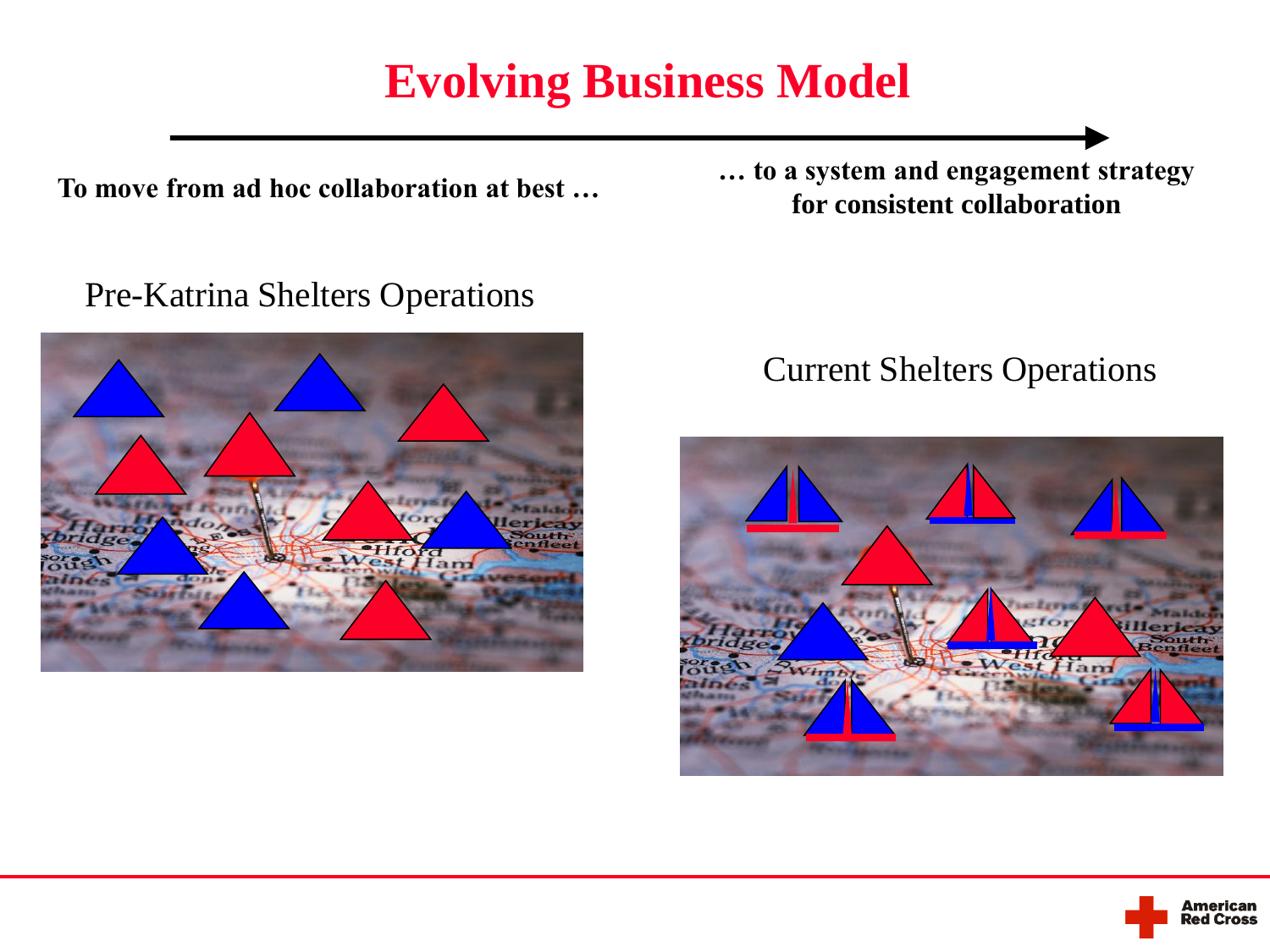# **Connecting Through Social Media**



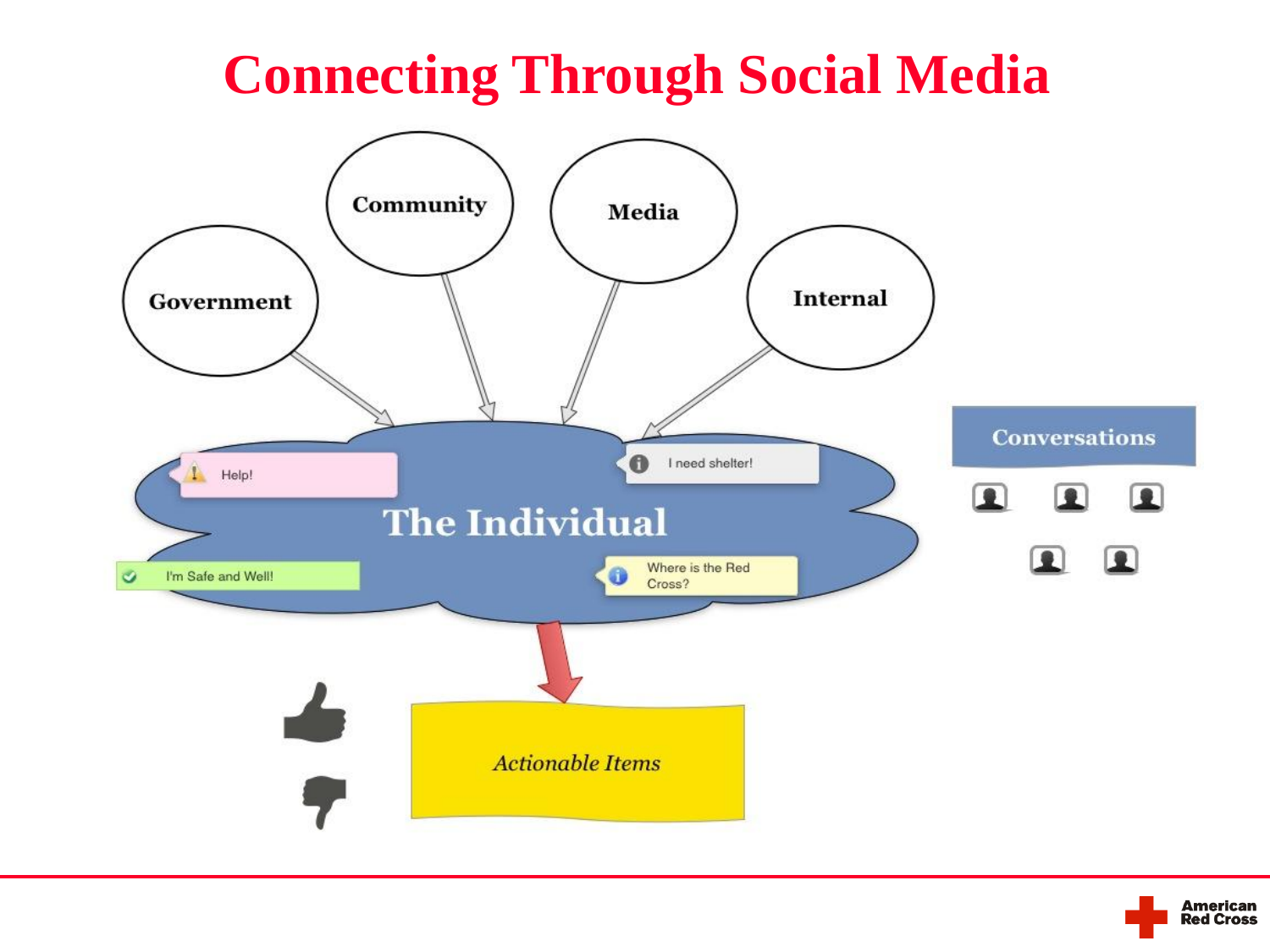# **Centralized Readiness…Localized Capability**

- Locally focused
- ARC Chapter: Cornerstone of service delivery
- Regional Chapter: Supports local responses
- NHQ: Supports local responses in larger disasters
	- **Disaster Relief Operation**



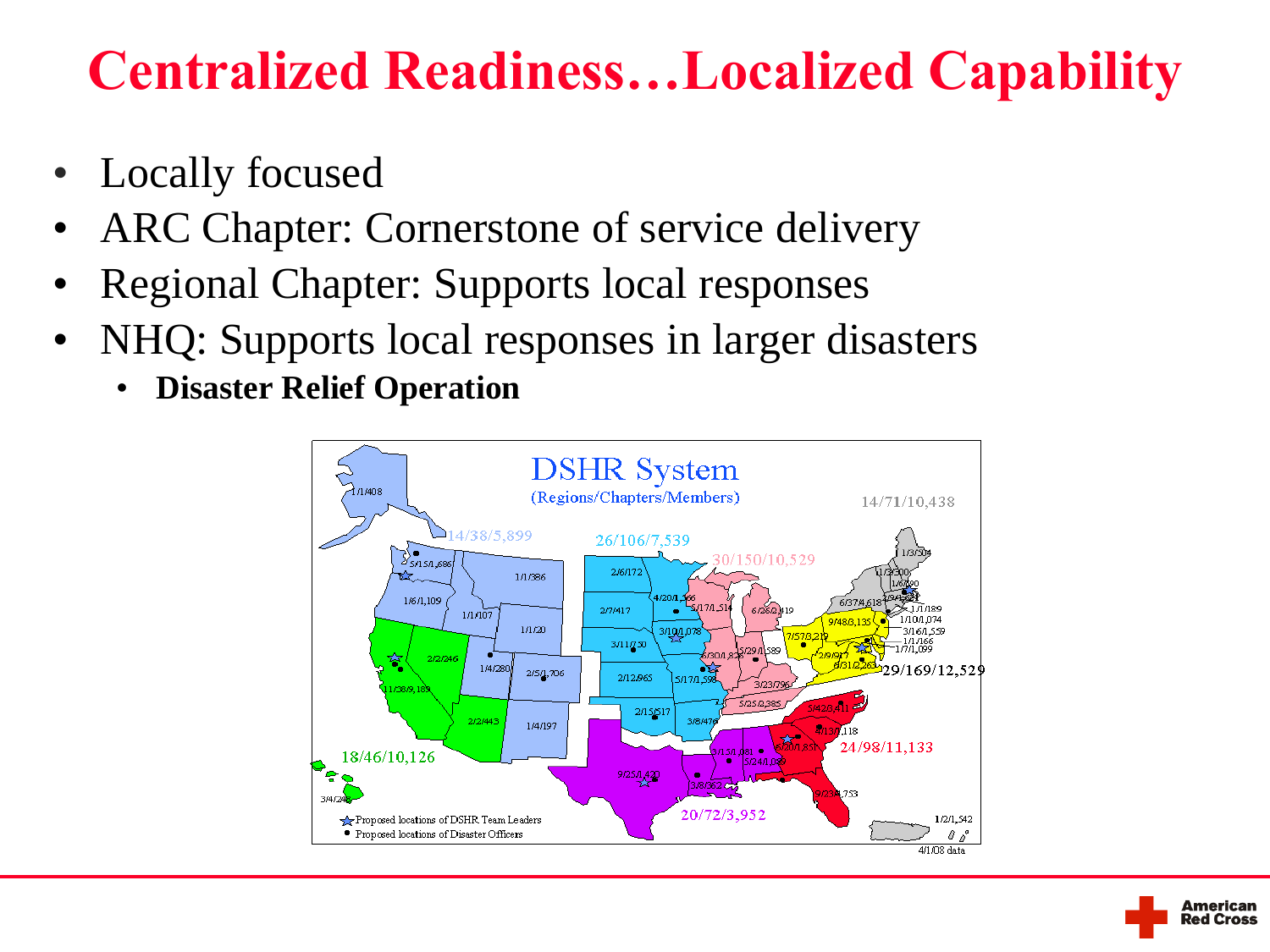## **Capability to establish relief operations equivalent to a large corporation…in 48 hrs**

- Internal and external voice and data communications;
- The facility we use may be an empty building a schoolhouse, or a former retail store;
- Thousands of people with very specialized skills **–** the vast majority of them volunteers;
- We transport them, house them, and feed them;
- We see to their physical and emotional well-being**…**and in three weeks, we rotate that staff.

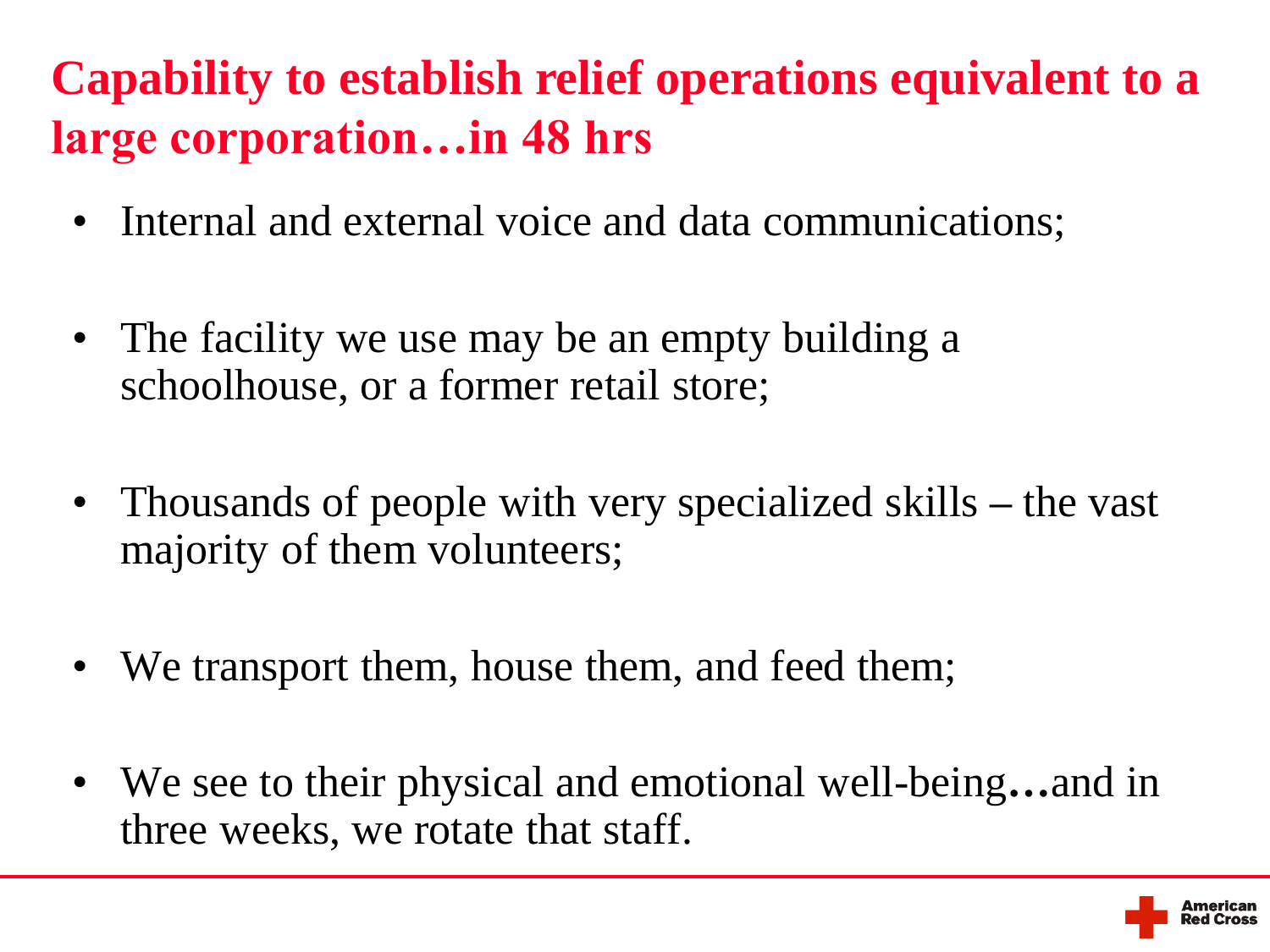## **Partner Based Response Structure**